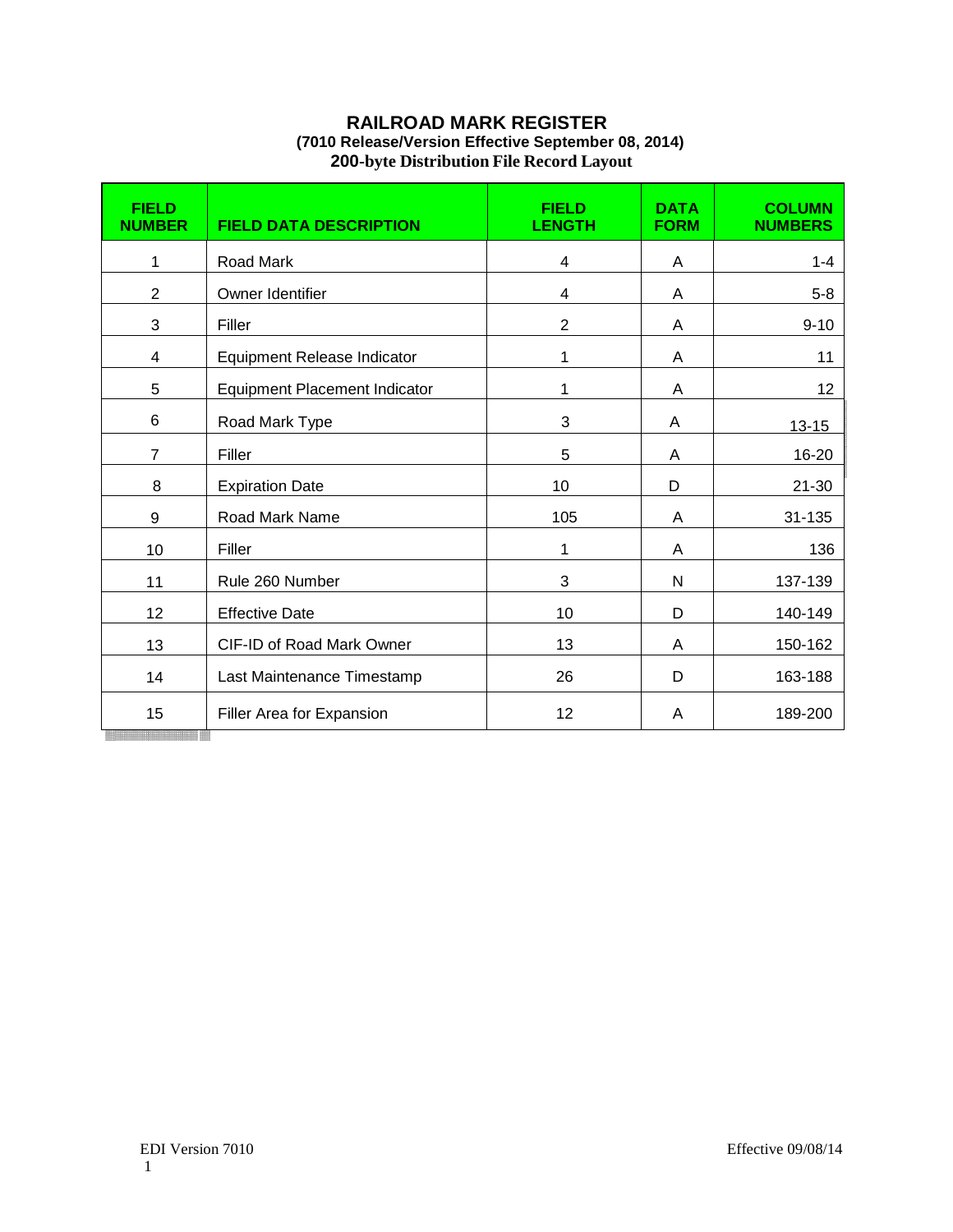1 Road Mark -- A two (2), three (3), or four (4) character abbreviation used to uniquely identify rail carrier, rail equipment and other rail entities. All rail carrier road marks are also Standard Carrier Alpha Code (SCAC) assigned by the National Motor Freight Traffic Association (NMFTA) through the Association of American Railroad's (AAR) Railinc Business Services Division. This field cannot be left blank.

\*\* NOTE \*\* -- There are road marks currently found in the railroad mark register that were assigned without consultation with the NMFTA. This has resulted in road marks that utilize SCACs that have been assigned by NMFTA to another carrier. This situation is being addressed, and procedures are being put into place to ensure that this does not occur in the future.

- 2 Owner Identifier -- A two(2), three (3), or four (4) character abbreviation which indicates the owner of the road mark. The owner identifier may be the same as the road mark. Parent and child mark relationships can be implied from this and the road mark fields. This field cannot be left blank.
- 3 Filler two (2) characters.
- 4 Equipment Release Indicator -- A one (1) character Yes/No condition which indicates if an entity reports equipment releases. **"N" is the default.**
- 5 Equipment Placement Indicator -- A one (1) character Yes/No condition indicates if entity reports equipment placements **"N" is the default.**
- 6 Road Mark Type A two (2) or three (3) character code used to identify the type of transportation company. The currently acceptable road mark types are:

RR - Class I Railroad (non-exempt)-A railroad with operating revenues at or above a dollar amount as classified by the Interstate Commerce Commission. This includes all subsidiary Class I equipment MARKS

RR2 - Regional Railroad (non-exempt)-A non-Class I line-haul railroad which operates 350 or more miles of road, and/or which earns revenues of at least \$40 million. This includes all subsidiary Regional railroad equipment MARKS

STC - Switching & Terminal Railroad (non-exempt)- A non-Class I railroad primarily engaged in providing switching service in a terminal area, or which receives a switching charge from a line-haul carrier. This includes all subsidiary Switching and Terminal railroad equipment MARKS

RR3 - Local Railroad (exempt)-A railroad which is neither a Class I nor Regional railroad, and which is primarily engaged in providing line-haul service. This includes all subsidiary Local railroad equipment MARKS

AC - Air Carrier - The Standard Carrier Alpha Code of an air carrier.

MC - Motor Carrier - The Standard Carrier Alpha Code of a motor carrier.

PP - Equipment Provider - All equipment MARKS (in reality SCAC=s) not assigned to (via a child-parent relationship) a railroad (RR, RR2, RR3 or STCC) Standard Carrier Alpha Code (SCAC).

SS - Water Carrier - The Standard Carrier Alpha Code of a water carrier (e.g., inland, intercoastal, ocean, etc.).